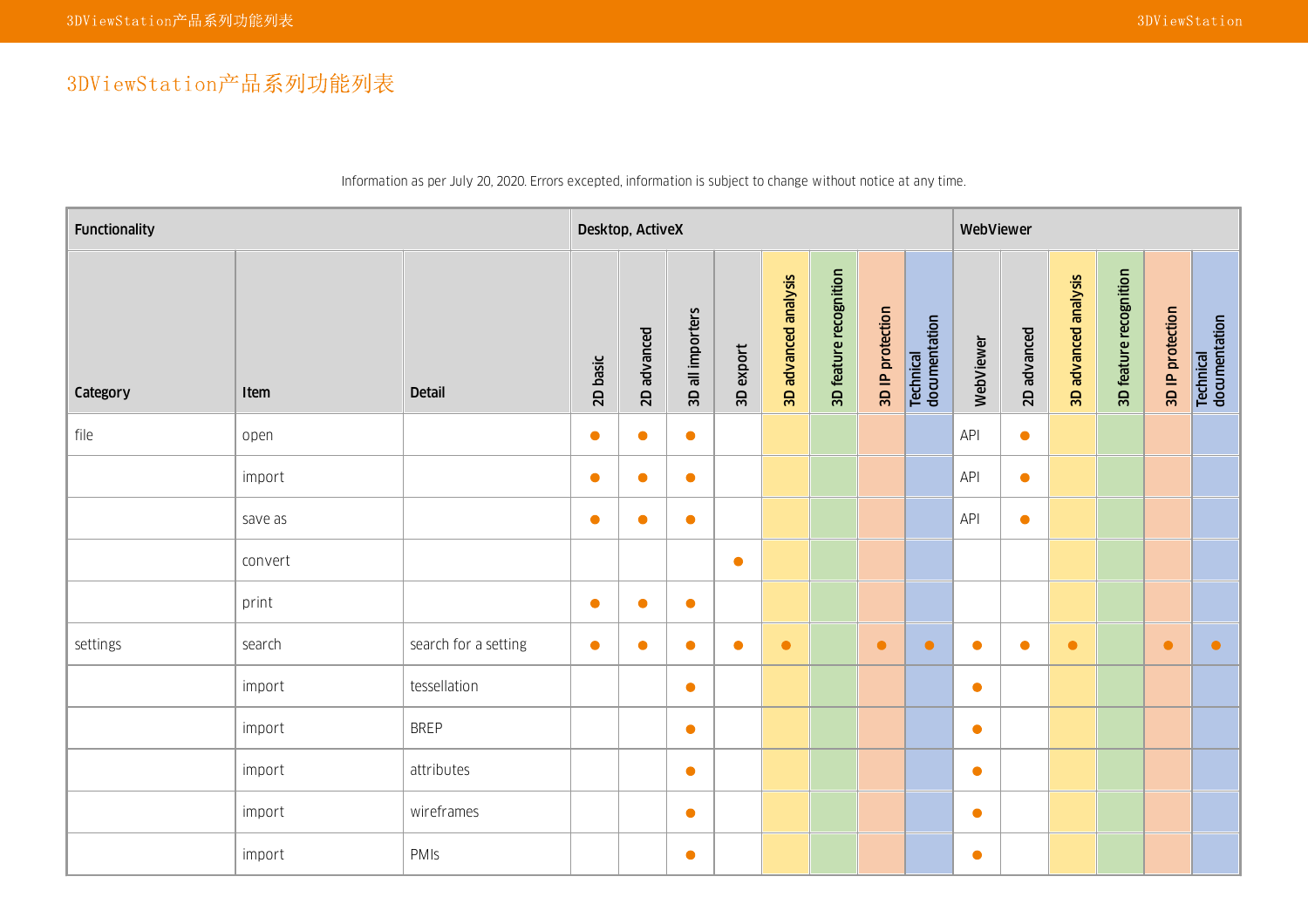| Functionality |              |                       |          |             | Desktop, ActiveX |           |                      |                        |                  |                            | WebViewer |             |                      |                        |                  |                            |
|---------------|--------------|-----------------------|----------|-------------|------------------|-----------|----------------------|------------------------|------------------|----------------------------|-----------|-------------|----------------------|------------------------|------------------|----------------------------|
| Category      | Item         | <b>Detail</b>         | 2D basic | 2D advanced | 3D all importers | 3D export | 3D advanced analysis | 3D feature recognition | 3D IP protection | Technical<br>documentation | WebViewer | 2D advanced | 3D advanced analysis | 3D feature recognition | 3D IP protection | Technical<br>documentation |
|               | import       | help constructions    |          |             | $\bullet$        |           |                      |                        |                  |                            | $\bullet$ |             |                      |                        |                  |                            |
|               | import       | views                 |          |             | $\bullet$        |           |                      |                        |                  |                            | $\bullet$ |             |                      |                        |                  |                            |
|               | import       | filter                |          |             | $\bullet$        |           |                      |                        |                  |                            | $\bullet$ |             |                      |                        |                  |                            |
|               | import       | replace node names    |          |             | $\bullet$        |           |                      |                        |                  |                            | $\bullet$ |             |                      |                        |                  |                            |
|               | import       | recursive file search |          |             | $\bullet$        |           |                      |                        |                  |                            | $\bullet$ |             |                      |                        |                  |                            |
|               | import       | incremental           |          |             | $\bullet$        |           |                      |                        |                  |                            | $\bullet$ |             |                      |                        |                  |                            |
|               | export       | BREP or tesselation   |          |             |                  | $\bullet$ |                      |                        |                  |                            | $\bullet$ |             |                      |                        |                  |                            |
|               | export       | PDF + template        |          |             |                  | $\bullet$ |                      |                        |                  |                            | $\bullet$ |             |                      |                        |                  |                            |
| rendering     | solid        |                       |          |             | $\bullet$        |           |                      |                        |                  |                            | $\bullet$ |             |                      |                        |                  |                            |
|               | wireframe    |                       |          |             | $\bullet$        |           |                      |                        |                  |                            | $\bullet$ |             |                      |                        |                  |                            |
|               | illustration |                       |          |             | $\bullet$        |           |                      |                        |                  |                            | $\bullet$ |             |                      |                        |                  |                            |
|               | silhouette   |                       |          |             | $\bullet$        |           |                      |                        |                  |                            | $\bullet$ |             |                      |                        |                  |                            |
|               | opaque       |                       |          |             | $\bullet$        |           |                      |                        |                  |                            | $\bullet$ |             |                      |                        |                  |                            |
|               | material     |                       |          |             | $\bullet$        |           |                      |                        |                  |                            | $\bullet$ |             |                      |                        |                  |                            |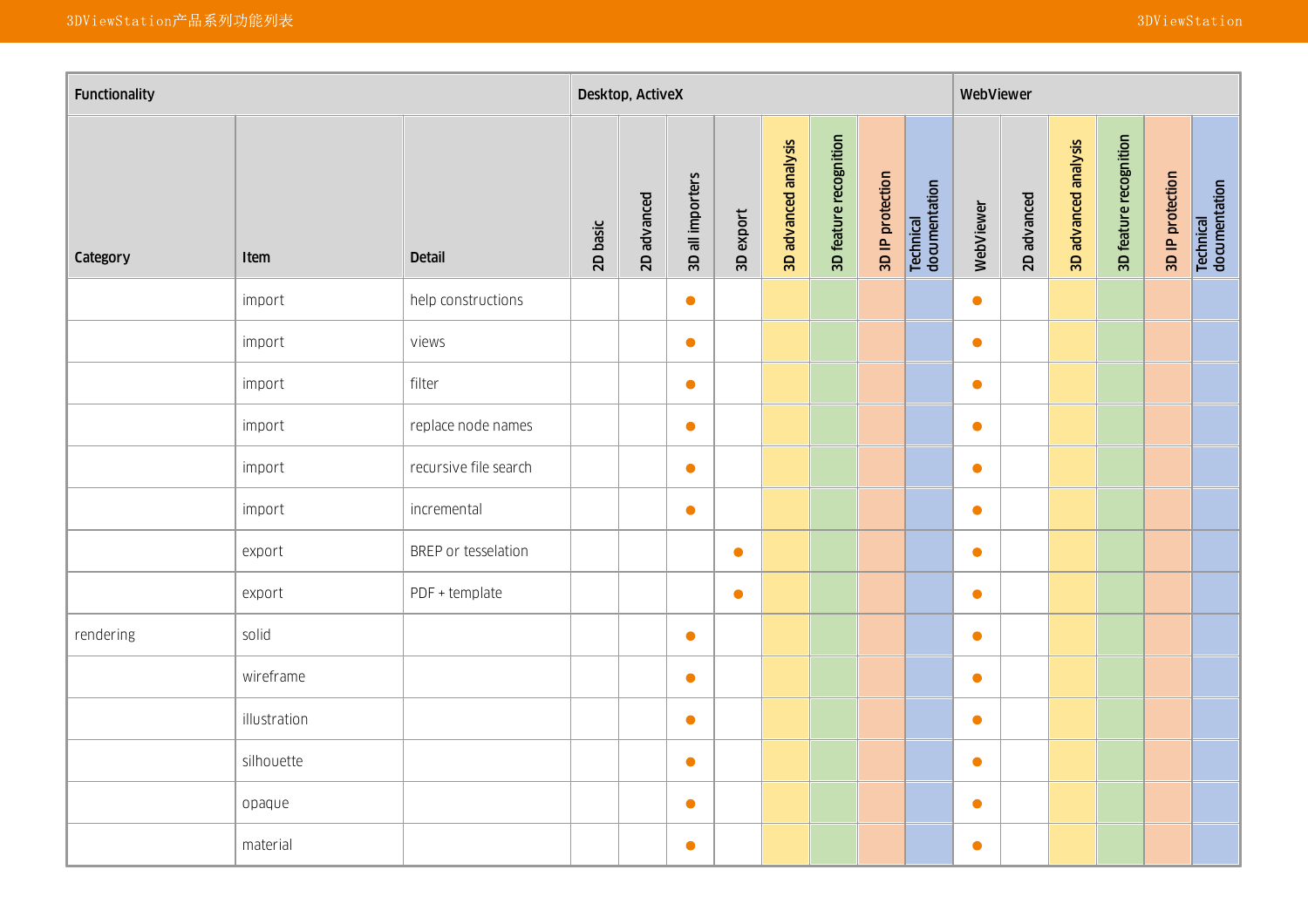| Functionality |                      |               |           |             |                  |           |                      |                        |                  |                            | WebViewer |             |                      |                        |                  |                            |
|---------------|----------------------|---------------|-----------|-------------|------------------|-----------|----------------------|------------------------|------------------|----------------------------|-----------|-------------|----------------------|------------------------|------------------|----------------------------|
| Category      | Item                 | <b>Detail</b> | 2D basic  | 2D advanced | 3D all importers | 3D export | 3D advanced analysis | 3D feature recognition | 3D IP protection | Technical<br>documentation | WebViewer | 2D advanced | 3D advanced analysis | 3D feature recognition | 3D IP protection | Technical<br>documentation |
|               | shadow               |               |           |             | $\bullet$        |           |                      |                        |                  |                            | $\bullet$ |             |                      |                        |                  |                            |
|               | grid                 |               |           |             | $\bullet$        |           |                      |                        |                  |                            | $\bullet$ |             |                      |                        |                  |                            |
|               | invert               | background    | $\bullet$ | $\bullet$   |                  |           |                      |                        |                  |                            |           |             |                      |                        |                  |                            |
|               | black / white mode   |               | $\bullet$ | $\bullet$   |                  |           |                      |                        |                  |                            |           |             |                      |                        |                  |                            |
|               | full screen          |               |           |             | $\bullet$        |           |                      |                        |                  |                            | $\bullet$ |             |                      |                        |                  |                            |
|               | split screen         |               |           |             | $\bullet$        |           |                      |                        |                  |                            |           |             |                      |                        |                  |                            |
|               | focus                |               |           |             | $\bullet$        |           |                      |                        |                  |                            | $\bullet$ |             |                      |                        |                  |                            |
|               | hardware accelerated |               | $\bullet$ | $\bullet$   | $\bullet$        |           |                      |                        |                  |                            | $\bullet$ | $\bullet$   |                      |                        |                  |                            |
|               | software mode        |               | $\bullet$ | $\bullet$   | $\bullet$        |           |                      |                        |                  |                            | $\bullet$ | $\bullet$   |                      |                        |                  |                            |
|               | remove edges         |               |           |             | $\bullet$        |           |                      |                        |                  |                            | $\bullet$ |             |                      |                        |                  |                            |
|               | re-calculate edges   |               |           |             | $\bullet$        |           |                      |                        |                  |                            | $\bullet$ |             |                      |                        |                  |                            |
| navigation    | zoom                 |               | $\bullet$ | $\bullet$   | $\bullet$        |           |                      |                        |                  |                            | $\bullet$ | $\bullet$   |                      |                        |                  |                            |
|               | pan                  |               | $\bullet$ | $\bullet$   | $\bullet$        |           |                      |                        |                  |                            | $\bullet$ | $\bullet$   |                      |                        |                  |                            |
|               | rotate               |               | $\bullet$ | $\bullet$   | $\bullet$        |           |                      |                        |                  |                            | $\bullet$ | $\bullet$   |                      |                        |                  |                            |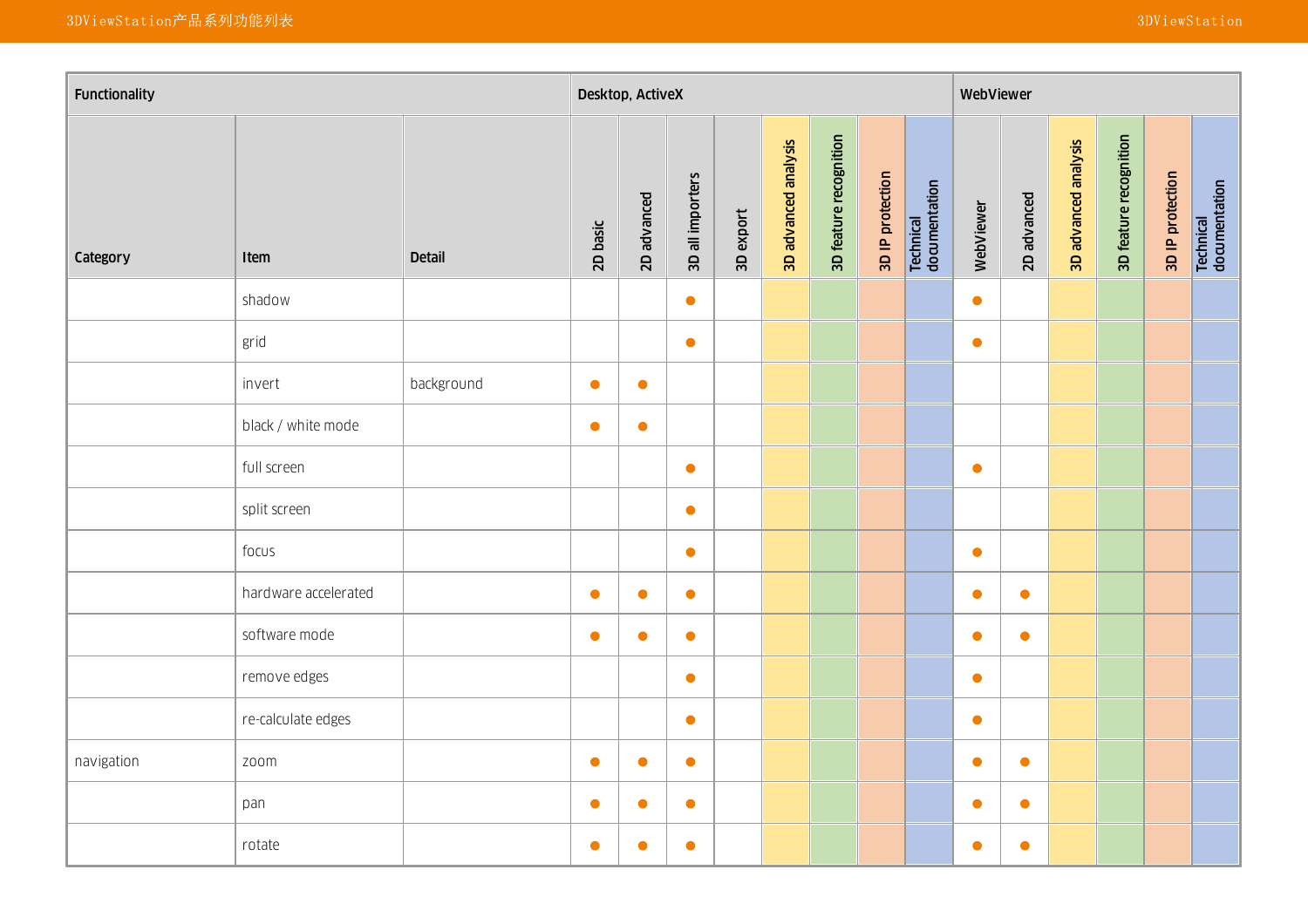| Functionality |                  |               |           | Desktop, ActiveX |                  |           |                      |                        |                  |                            | WebViewer |             |                      |                        |                  |                            |
|---------------|------------------|---------------|-----------|------------------|------------------|-----------|----------------------|------------------------|------------------|----------------------------|-----------|-------------|----------------------|------------------------|------------------|----------------------------|
| Category      | Item             | <b>Detail</b> | 2D basic  | 2D advanced      | 3D all importers | 3D export | 3D advanced analysis | 3D feature recognition | 3D IP protection | Technical<br>documentation | WebViewer | 2D advanced | 3D advanced analysis | 3D feature recognition | 3D IP protection | Technical<br>documentation |
|               | fly through      |               |           |                  | $\bullet$        |           |                      |                        |                  |                            | $\bullet$ |             |                      |                        |                  |                            |
|               | page             | next          | $\bullet$ | $\bullet$        |                  |           |                      |                        |                  |                            |           | $\bullet$   |                      |                        |                  |                            |
|               | page             | previous      | $\bullet$ | $\bullet$        |                  |           |                      |                        |                  |                            |           | $\bullet$   |                      |                        |                  |                            |
|               | layer            |               |           |                  | $\bullet$        |           |                      |                        |                  |                            |           |             |                      |                        |                  |                            |
|               | standard views   |               |           |                  | $\bullet$        |           |                      |                        |                  |                            | $\bullet$ |             |                      |                        |                  |                            |
|               | PMI views        |               |           |                  | $\bullet$        |           |                      |                        |                  |                            | $\bullet$ |             |                      |                        |                  |                            |
|               | functional views |               |           |                  | $\bullet$        |           |                      |                        |                  |                            | $\bullet$ |             |                      |                        |                  |                            |
|               | play views       |               |           |                  | $\bullet$        |           |                      |                        |                  |                            | $\bullet$ |             |                      |                        |                  |                            |
|               | save views       |               |           |                  | $\bullet$        |           |                      |                        |                  |                            | $\bullet$ |             |                      |                        |                  |                            |
|               | load views       |               |           |                  | $\bullet$        |           |                      |                        |                  |                            | $\bullet$ |             |                      |                        |                  |                            |
| selection     | click            |               |           |                  | $\bullet$        |           |                      |                        |                  |                            | $\bullet$ |             |                      |                        |                  |                            |
|               | add              |               |           |                  | $\bullet$        |           |                      |                        |                  |                            | $\bullet$ |             |                      |                        |                  |                            |
|               | remove           |               |           |                  | $\bullet$        |           |                      |                        |                  |                            | $\bullet$ |             |                      |                        |                  |                            |
|               | rectangle        |               |           |                  | $\bullet$        |           |                      |                        |                  |                            | $\bullet$ |             |                      |                        |                  |                            |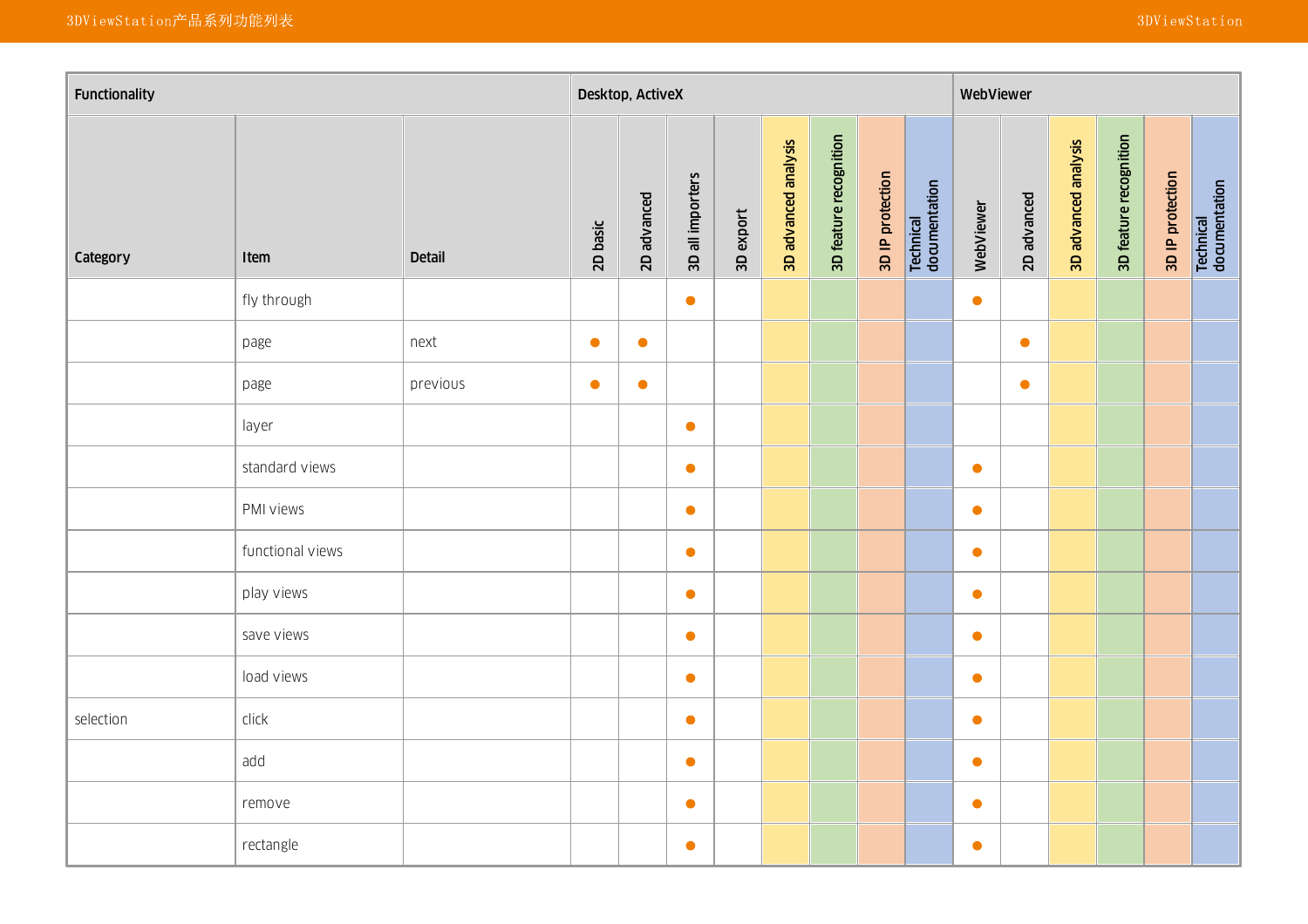| Functionality |                     |                      |          |             |                  |           |                      |                        |                  |                            | WebViewer |             |                      |                        |                  |                            |
|---------------|---------------------|----------------------|----------|-------------|------------------|-----------|----------------------|------------------------|------------------|----------------------------|-----------|-------------|----------------------|------------------------|------------------|----------------------------|
| Category      | Item                | <b>Detail</b>        | 2D basic | 2D advanced | 3D all importers | 3D export | 3D advanced analysis | 3D feature recognition | 3D IP protection | Technical<br>documentation | WebViewer | 2D advanced | 3D advanced analysis | 3D feature recognition | 3D IP protection | Technical<br>documentation |
|               | all                 |                      |          |             | $\bullet$        |           |                      |                        |                  |                            | $\bullet$ |             |                      |                        |                  |                            |
|               | merge               | to single, recursive |          |             | $\bullet$        |           |                      |                        |                  |                            | $\bullet$ |             |                      |                        |                  |                            |
|               | intelligent picking |                      |          |             | $\bullet$        |           |                      |                        |                  |                            | $\bullet$ |             |                      |                        |                  |                            |
|               | drill down          |                      |          |             | $\bullet$        |           |                      |                        |                  |                            | $\bullet$ |             |                      |                        |                  |                            |
|               | hide                |                      |          |             | $\bullet$        |           |                      |                        |                  |                            | $\bullet$ |             |                      |                        |                  |                            |
|               | ghost               |                      |          |             | $\bullet$        |           |                      |                        |                  |                            | $\bullet$ |             |                      |                        |                  |                            |
|               | invert              |                      |          |             | $\bullet$        |           |                      |                        |                  |                            | $\bullet$ |             |                      |                        |                  |                            |
|               | delete              |                      |          |             | $\bullet$        |           |                      |                        |                  |                            | $\bullet$ |             |                      |                        |                  |                            |
|               | mode                | select               |          |             | $\bullet$        |           |                      |                        |                  |                            | $\bullet$ |             |                      |                        |                  |                            |
|               | mode                | ghost                |          |             | $\bullet$        |           |                      |                        |                  |                            | $\bullet$ |             |                      |                        |                  |                            |
|               | mode                | hide                 |          |             | $\bullet$        |           |                      |                        |                  |                            | $\bullet$ |             |                      |                        |                  |                            |
|               | mode                | delete               |          |             | $\bullet$        |           |                      |                        |                  |                            | $\bullet$ |             |                      |                        |                  |                            |
|               | mode                | face                 |          |             | $\bullet$        |           |                      |                        |                  |                            | $\bullet$ |             |                      |                        |                  |                            |
|               | mode                | color                |          |             | $\bullet$        |           |                      |                        |                  |                            | $\bullet$ |             |                      |                        |                  |                            |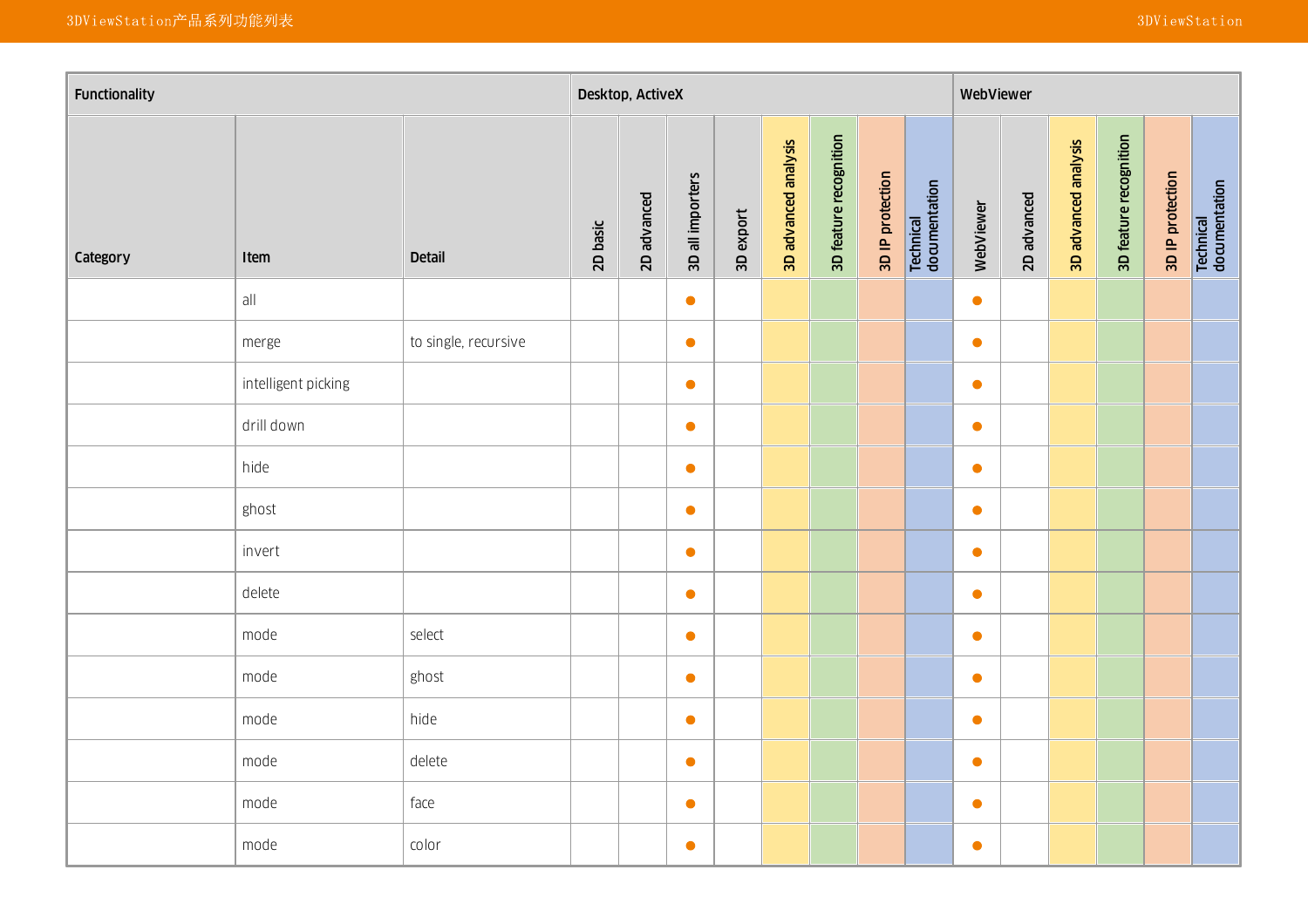| Functionality   |                   |                 |          | Desktop, ActiveX |                  |           |                      |                        |                  |                            | WebViewer |             |                      |                        |                  |                            |
|-----------------|-------------------|-----------------|----------|------------------|------------------|-----------|----------------------|------------------------|------------------|----------------------------|-----------|-------------|----------------------|------------------------|------------------|----------------------------|
| Category        | Item              | <b>Detail</b>   | 2D basic | 2D advanced      | 3D all importers | 3D export | 3D advanced analysis | 3D feature recognition | 3D IP protection | Technical<br>documentation | WebViewer | 2D advanced | 3D advanced analysis | 3D feature recognition | 3D IP protection | Technical<br>documentation |
|                 | mode              | instance        |          |                  | $\bullet$        |           |                      |                        |                  |                            | $\bullet$ |             |                      |                        |                  |                            |
|                 | mode              | PMI reference   |          |                  | $\bullet$        |           |                      |                        |                  |                            | $\bullet$ |             |                      |                        |                  |                            |
|                 | neighbourhood     | box             |          |                  | $\bullet$        |           |                      |                        |                  |                            | $\bullet$ |             |                      |                        |                  |                            |
|                 | neighbourhood     | sphere          |          |                  | $\bullet$        |           |                      |                        |                  |                            | $\bullet$ |             |                      |                        |                  |                            |
|                 | neighbourhood     | linear distance |          |                  | $\bullet$        |           |                      |                        |                  |                            | $\bullet$ |             |                      |                        |                  |                            |
| show / hide     | show all          |                 |          |                  | $\bullet$        |           |                      |                        |                  |                            | $\bullet$ |             |                      |                        |                  |                            |
|                 | unghost all       |                 |          |                  | $\bullet$        |           |                      |                        |                  |                            | $\bullet$ |             |                      |                        |                  |                            |
|                 | hide all markups  |                 |          |                  | $\bullet$        |           |                      |                        |                  |                            | $\bullet$ |             |                      |                        |                  |                            |
|                 | hide all PMIs     |                 |          |                  | $\bullet$        |           |                      |                        |                  |                            | $\bullet$ |             |                      |                        |                  |                            |
|                 | invert visibility |                 |          |                  | $\bullet$        |           |                      |                        |                  |                            | $\bullet$ |             |                      |                        |                  |                            |
| search & filter | by color          |                 |          |                  | $\bullet$        |           |                      |                        |                  |                            |           |             |                      |                        |                  |                            |
|                 | by name           |                 |          |                  | $\bullet$        |           |                      |                        |                  |                            |           |             |                      |                        |                  |                            |
|                 | by attribute      | name            |          |                  | $\bullet$        |           |                      |                        |                  |                            |           |             |                      |                        |                  |                            |
|                 | by attribute      | value           |          |                  | $\bullet$        |           |                      |                        |                  |                            |           |             |                      |                        |                  |                            |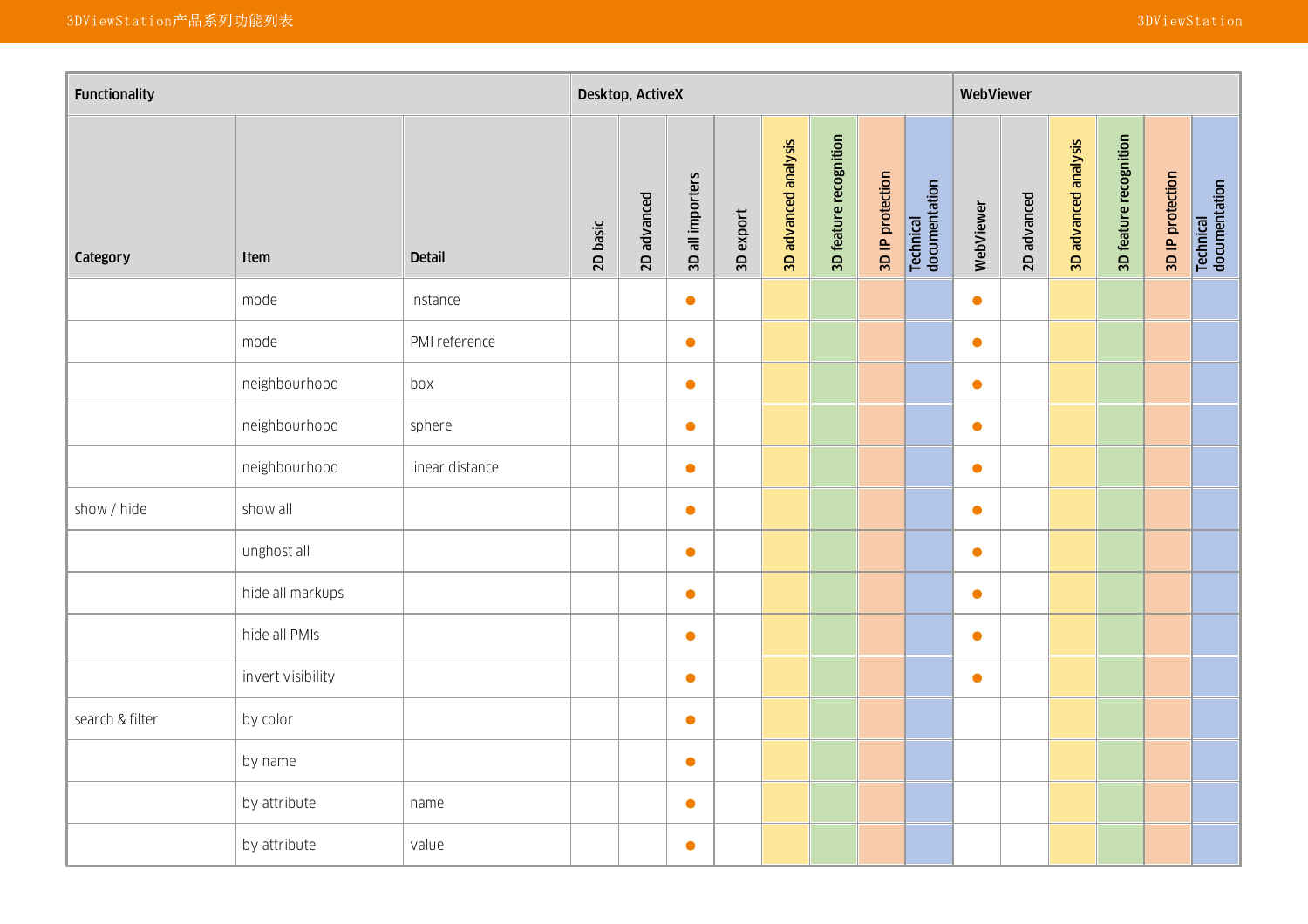| Functionality                  |                      |                      |           |             |                  |           |                      |                        |                  |                            | WebViewer |             |                      |                        |                  |                            |
|--------------------------------|----------------------|----------------------|-----------|-------------|------------------|-----------|----------------------|------------------------|------------------|----------------------------|-----------|-------------|----------------------|------------------------|------------------|----------------------------|
| Category                       | <b>Item</b>          | <b>Detail</b>        | 2D basic  | 2D advanced | 3D all importers | 3D export | 3D advanced analysis | 3D feature recognition | 3D IP protection | Technical<br>documentation | WebViewer | 2D advanced | 3D advanced analysis | 3D feature recognition | 3D IP protection | Technical<br>documentation |
|                                | by object type       |                      |           |             | $\bullet$        |           |                      |                        |                  |                            |           |             |                      |                        |                  |                            |
|                                | search PMI           | 3D file formats only |           |             | $\bullet$        |           |                      |                        |                  |                            | $\bullet$ | $\bullet$   |                      |                        |                  |                            |
|                                | search Markups       |                      |           |             | $\bullet$        |           |                      |                        |                  |                            | $\bullet$ | $\bullet$   |                      |                        |                  |                            |
|                                | text search          | 2D file formats only | $\bullet$ | $\bullet$   |                  |           |                      |                        |                  |                            | $\bullet$ | $\bullet$   |                      |                        |                  |                            |
|                                | neighbourhood search | box                  |           |             | $\bullet$        |           |                      |                        |                  |                            | $\bullet$ |             |                      |                        |                  |                            |
|                                | neighbourhood search | sphere               |           |             | $\bullet$        |           |                      |                        |                  |                            | $\bullet$ |             |                      |                        |                  |                            |
|                                | neighbourhood search | linear distance      |           |             | $\bullet$        |           |                      |                        |                  |                            | $\bullet$ |             |                      |                        |                  |                            |
| Measurements<br>&<br>dimension | point                |                      | $\bullet$ | $\bullet$   | $\bullet$        |           |                      |                        |                  |                            | $\bullet$ | $\bullet$   |                      |                        |                  |                            |
|                                | length               |                      | $\bullet$ | $\bullet$   | $\bullet$        |           |                      |                        |                  |                            | $\bullet$ | $\bullet$   |                      |                        |                  |                            |
|                                | length               | cumulated            | $\bullet$ | $\bullet$   | $\bullet$        |           |                      |                        |                  |                            | $\bullet$ | $\bullet$   |                      |                        |                  |                            |
|                                | center               |                      | $\bullet$ | $\bullet$   | $\bullet$        |           |                      |                        |                  |                            | $\bullet$ | $\bullet$   |                      |                        |                  |                            |
|                                | perimeter            |                      | $\bullet$ | $\bullet$   | $\bullet$        |           |                      |                        |                  |                            | $\bullet$ | $\bullet$   |                      |                        |                  |                            |
|                                | radius               |                      | $\bullet$ | $\bullet$   | $\bullet$        |           |                      |                        |                  |                            | $\bullet$ | $\bullet$   |                      |                        |                  |                            |
|                                | diameter             |                      | $\bullet$ | $\bullet$   | $\bullet$        |           |                      |                        |                  |                            | $\bullet$ | $\bullet$   |                      |                        |                  |                            |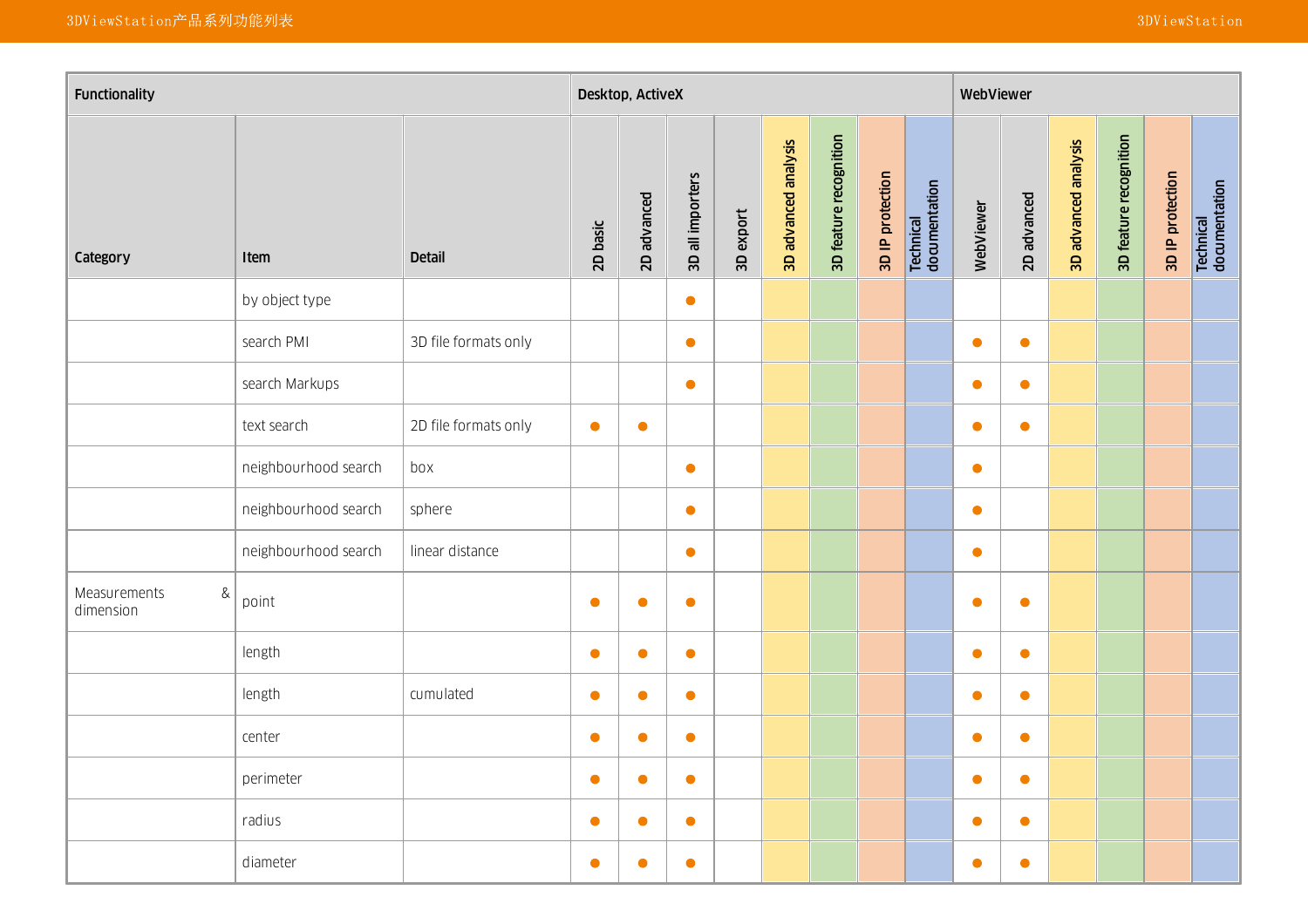| Functionality |                |                   |           | Desktop, ActiveX |                  |           |                      |                        |                  |                            | WebViewer |             |                      |                        |                  |                            |
|---------------|----------------|-------------------|-----------|------------------|------------------|-----------|----------------------|------------------------|------------------|----------------------------|-----------|-------------|----------------------|------------------------|------------------|----------------------------|
| Category      | Item           | <b>Detail</b>     | 2D basic  | 2D advanced      | 3D all importers | 3D export | 3D advanced analysis | 3D feature recognition | 3D IP protection | Technical<br>documentation | WebViewer | 2D advanced | 3D advanced analysis | 3D feature recognition | 3D IP protection | Technical<br>documentation |
|               | area           |                   |           |                  | $\bullet$        |           |                      |                        |                  |                            | $\bullet$ |             |                      |                        |                  |                            |
|               | area           | cumulated         |           |                  | $\bullet$        |           |                      |                        |                  |                            | $\bullet$ |             |                      |                        |                  |                            |
|               | angle          | edge              | $\bullet$ | $\bullet$        | $\bullet$        |           |                      |                        |                  |                            | $\bullet$ | $\bullet$   |                      |                        |                  |                            |
|               | angle          | line              | $\bullet$ | $\bullet$        | $\bullet$        |           |                      |                        |                  |                            | $\bullet$ | $\bullet$   |                      |                        |                  |                            |
|               | angle          | point             | $\bullet$ | $\bullet$        | $\bullet$        |           |                      |                        |                  |                            | $\bullet$ | $\bullet$   |                      |                        |                  |                            |
|               | angle          | coordinate system |           |                  | $\bullet$        |           |                      |                        |                  |                            | $\bullet$ |             |                      |                        |                  |                            |
|               | wall thickness |                   |           |                  | $\bullet$        |           |                      |                        |                  |                            | $\bullet$ |             |                      |                        |                  |                            |
|               | bounding box   | world             |           |                  | $\bullet$        |           |                      |                        |                  |                            | $\bullet$ |             |                      |                        |                  |                            |
|               | bounding box   | part              |           |                  | $\bullet$        |           |                      |                        |                  |                            | $\bullet$ |             |                      |                        |                  |                            |
|               | distance       | points            | $\bullet$ | $\bullet$        | $\bullet$        |           |                      |                        |                  |                            | $\bullet$ | $\bullet$   |                      |                        |                  |                            |
|               | distance       | lines             | $\bullet$ | $\bullet$        | $\bullet$        |           |                      |                        |                  |                            | $\bullet$ | $\bullet$   |                      |                        |                  |                            |
|               | distance       | edges             |           |                  | $\bullet$        |           |                      |                        |                  |                            | $\bullet$ |             |                      |                        |                  |                            |
|               | distance       | axis              |           |                  | $\bullet$        |           |                      |                        |                  |                            | $\bullet$ |             |                      |                        |                  |                            |
|               | distance       | faces             |           |                  | $\bullet$        |           |                      |                        |                  |                            | $\bullet$ |             |                      |                        |                  |                            |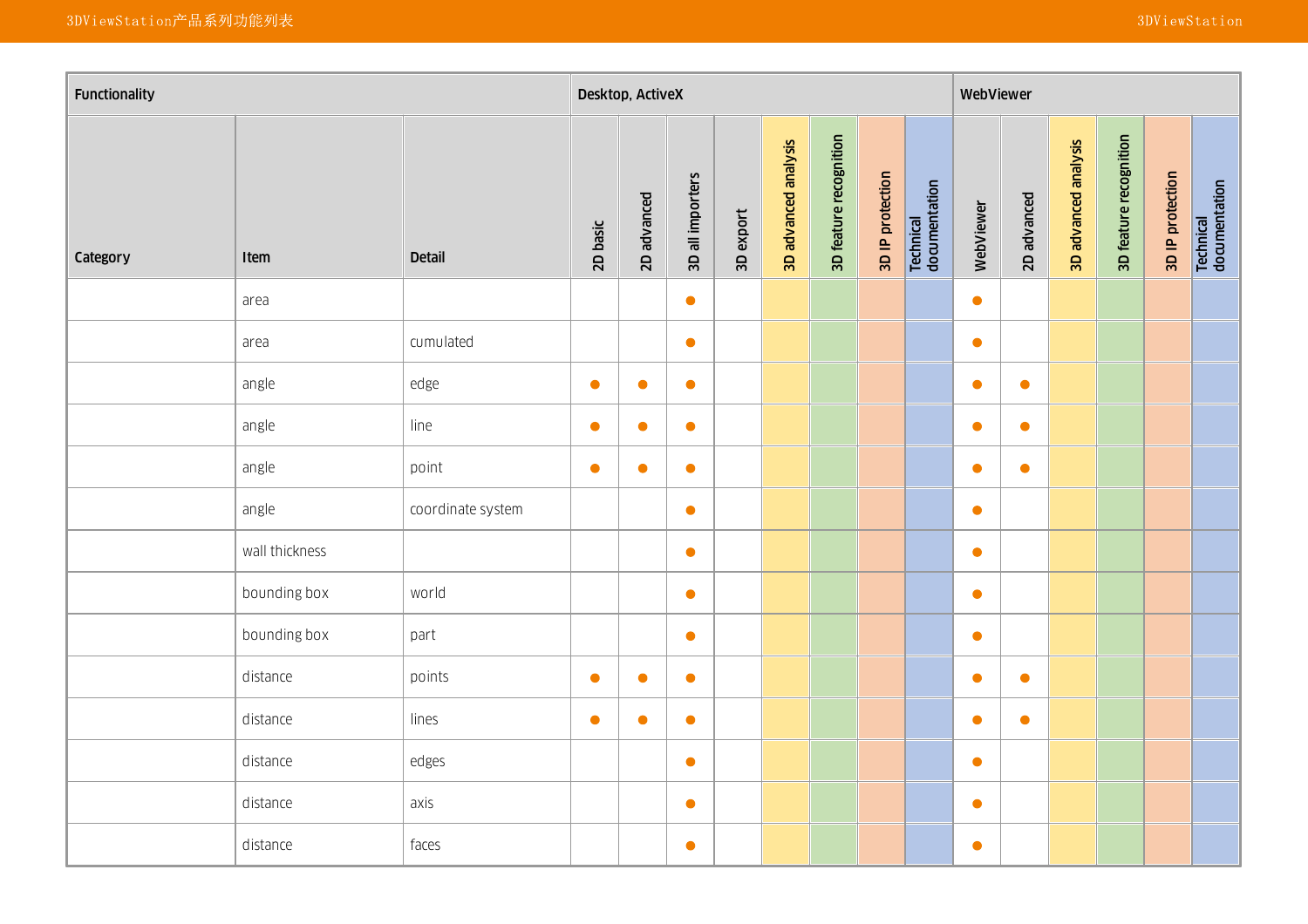| Functionality |                   |               |           |             | Desktop, ActiveX |           |                      |                        |                  |                            | WebViewer |             |                      |                        |                  |                            |
|---------------|-------------------|---------------|-----------|-------------|------------------|-----------|----------------------|------------------------|------------------|----------------------------|-----------|-------------|----------------------|------------------------|------------------|----------------------------|
| Category      | Item              | <b>Detail</b> | 2D basic  | 2D advanced | 3D all importers | 3D export | 3D advanced analysis | 3D feature recognition | 3D IP protection | Technical<br>documentation | WebViewer | 2D advanced | 3D advanced analysis | 3D feature recognition | 3D IP protection | Technical<br>documentation |
|               | distance          | solids        |           |             | $\bullet$        |           |                      |                        |                  |                            | $\bullet$ |             |                      |                        |                  |                            |
|               | distance          | combinations  |           |             | $\bullet$        |           |                      |                        |                  |                            | $\bullet$ |             |                      |                        |                  |                            |
|               | calibrate         |               | $\bullet$ | $\bullet$   |                  |           |                      |                        |                  |                            |           |             |                      |                        |                  |                            |
| properties    | volume            |               |           |             | $\bullet$        |           |                      |                        |                  |                            | $\bullet$ |             |                      |                        |                  |                            |
|               | surface           |               |           |             | $\bullet$        |           |                      |                        |                  |                            | $\bullet$ |             |                      |                        |                  |                            |
|               | density           |               |           |             | $\bullet$        |           |                      |                        |                  |                            | $\bullet$ |             |                      |                        |                  |                            |
|               | mass              |               |           |             | $\bullet$        |           |                      |                        |                  |                            | $\bullet$ |             |                      |                        |                  |                            |
|               | center of gravity |               |           |             | $\bullet$        |           |                      |                        |                  |                            | $\bullet$ |             |                      |                        |                  |                            |
|               | color             |               |           |             | $\bullet$        |           |                      |                        |                  |                            | $\bullet$ |             |                      |                        |                  |                            |
|               | transparency      |               |           |             | $\bullet$        |           |                      |                        |                  |                            | $\bullet$ |             |                      |                        |                  |                            |
|               | attributes        |               |           |             | $\bullet$        |           |                      |                        |                  |                            | $\bullet$ |             |                      |                        |                  |                            |
|               | wires             | color         |           |             | $\bullet$        |           |                      |                        |                  |                            | $\bullet$ |             |                      |                        |                  |                            |
|               | background image  | color         |           |             | $\bullet$        |           |                      |                        |                  |                            | $\bullet$ |             |                      |                        |                  |                            |
|               | background        | image         |           |             | $\bullet$        |           |                      |                        |                  |                            | $\bullet$ |             |                      |                        |                  |                            |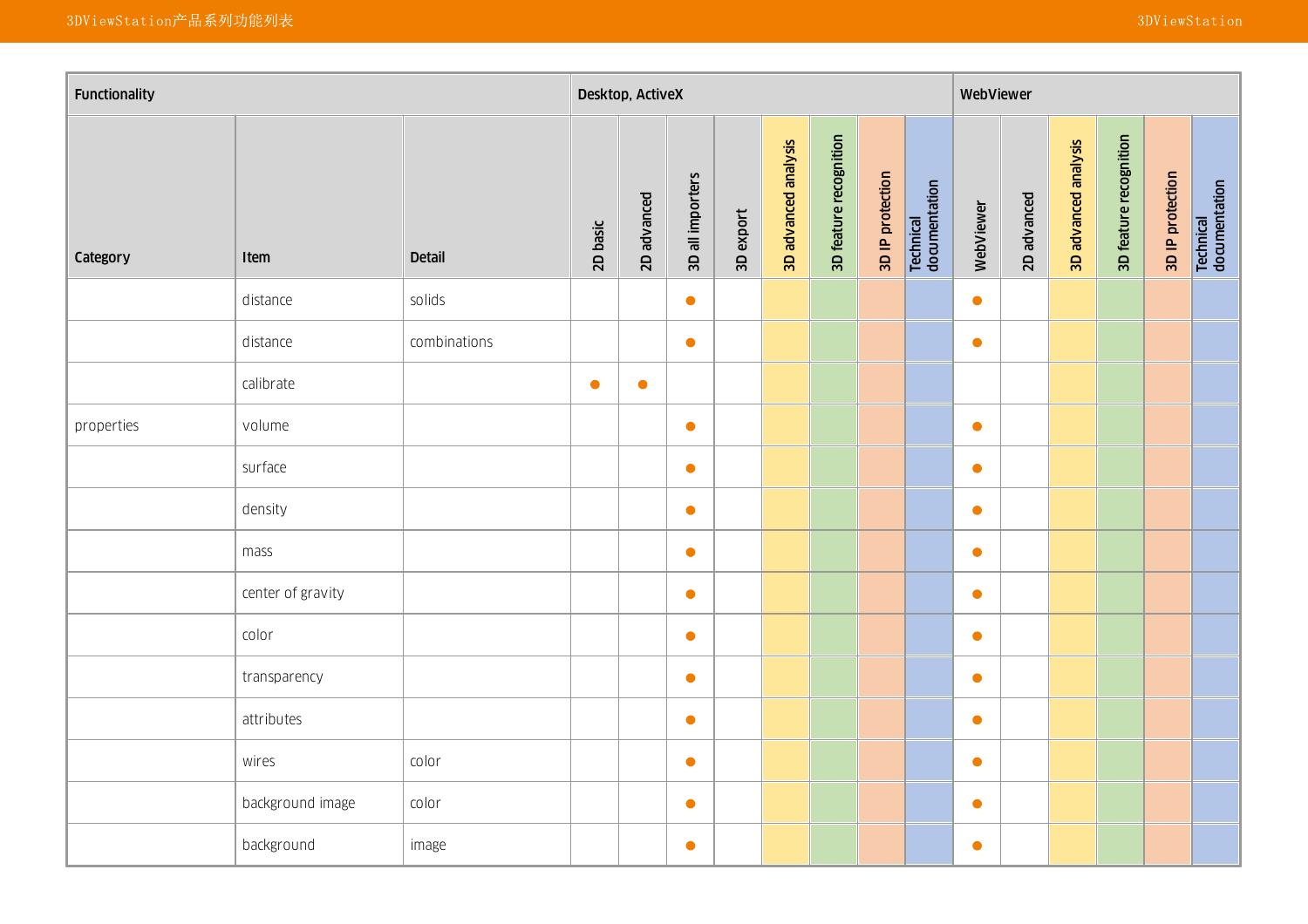| Functionality       |                |                   |          |             |                  |           |                      |                        |                  |                            | WebViewer |             |                      |                        |                  |                            |
|---------------------|----------------|-------------------|----------|-------------|------------------|-----------|----------------------|------------------------|------------------|----------------------------|-----------|-------------|----------------------|------------------------|------------------|----------------------------|
| Category            | Item           | <b>Detail</b>     | 2D basic | 2D advanced | 3D all importers | 3D export | 3D advanced analysis | 3D feature recognition | 3D IP protection | Technical<br>documentation | WebViewer | 2D advanced | 3D advanced analysis | 3D feature recognition | 3D IP protection | Technical<br>documentation |
|                     | skybox         |                   |          |             | $\bullet$        |           |                      |                        |                  |                            | $\bullet$ |             |                      |                        |                  |                            |
| analysis standard   | section        | coordinate system |          |             | $\bullet$        |           |                      |                        |                  |                            | $\bullet$ |             |                      |                        |                  |                            |
|                     | section        | normal of face    |          |             | $\bullet$        |           |                      |                        |                  |                            | $\bullet$ |             |                      |                        |                  |                            |
|                     | section        | 3 points          |          |             | $\bullet$        |           |                      |                        |                  |                            |           |             |                      |                        |                  |                            |
|                     | compare        | quick             |          |             | $\bullet$        |           |                      |                        |                  |                            | $\bullet$ |             |                      |                        |                  |                            |
|                     | compare        | exact             |          |             | $\bullet$        |           |                      |                        |                  |                            | $\bullet$ |             |                      |                        |                  |                            |
|                     | projected area |                   |          |             | $\bullet$        |           |                      |                        |                  |                            | $\bullet$ |             |                      |                        |                  |                            |
|                     | <b>BOM</b>     |                   |          |             | $\bullet$        |           |                      |                        |                  |                            |           |             |                      |                        |                  |                            |
| analysis advanced   | draft angle    |                   |          |             |                  |           | $\bullet$            |                        |                  |                            |           |             | $\bullet$            |                        |                  |                            |
|                     | split          |                   |          |             |                  |           | $\bullet$            |                        |                  |                            |           |             | $\bullet$            |                        |                  |                            |
|                     | clash          |                   |          |             |                  |           | $\bullet$            |                        |                  |                            |           |             |                      |                        |                  |                            |
|                     | wall thickness | graduated heatmap |          |             |                  |           | $\bullet$            |                        |                  |                            |           |             | $\bullet$            |                        |                  |                            |
|                     | convex hull    |                   |          |             |                  |           | $\bullet$            |                        |                  |                            |           |             | $\bullet$            |                        |                  |                            |
| feature recognition | neutral axis   |                   |          |             |                  |           |                      | $\bullet$              |                  |                            |           |             |                      | $\bullet$              |                  |                            |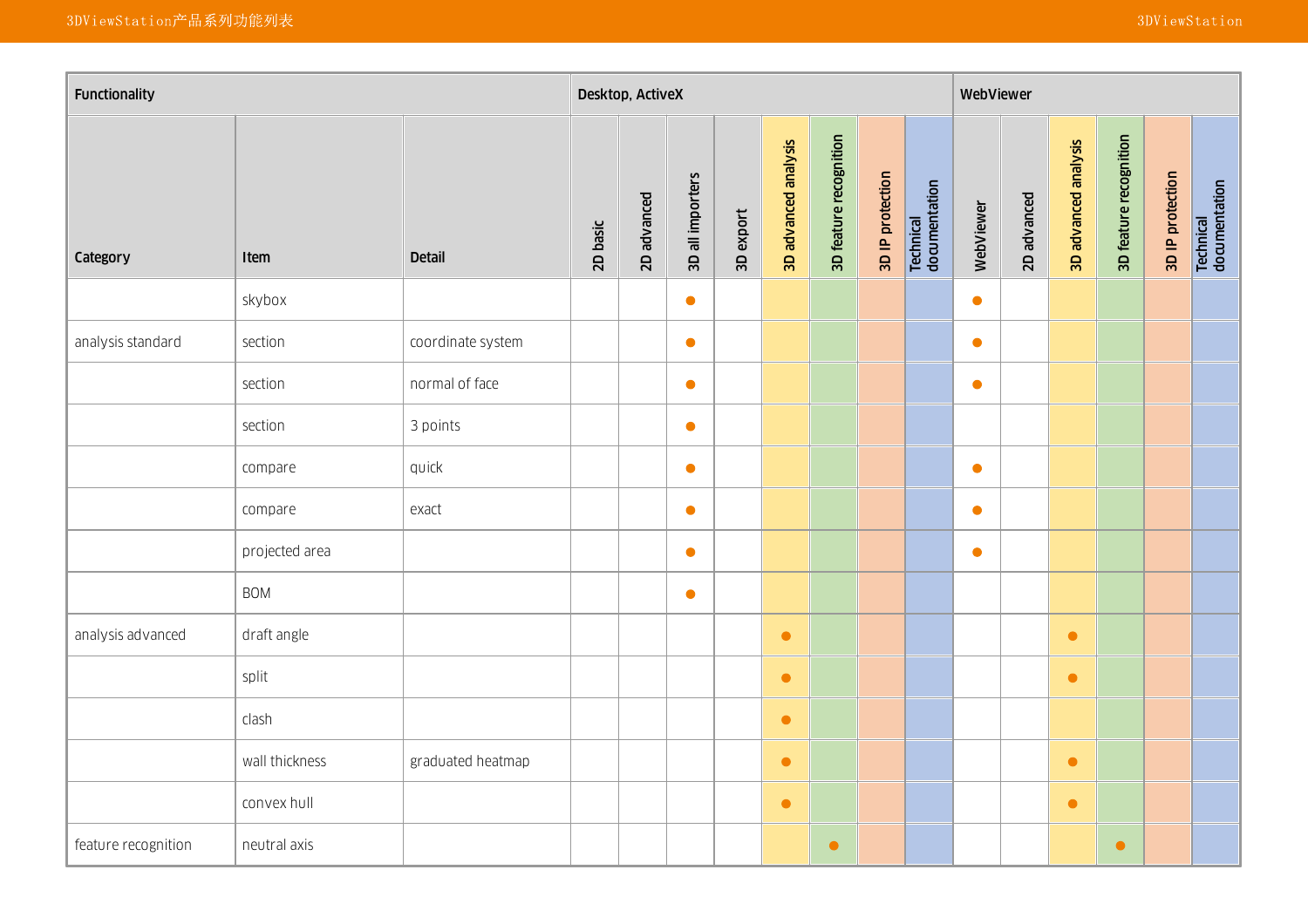| Functionality |                                           |               |          |             |                  |           |                      |                        |                  |                            | WebViewer |             |                      |                        |                  |                            |
|---------------|-------------------------------------------|---------------|----------|-------------|------------------|-----------|----------------------|------------------------|------------------|----------------------------|-----------|-------------|----------------------|------------------------|------------------|----------------------------|
| Category      | Item                                      | <b>Detail</b> | 2D basic | 2D advanced | 3D all importers | 3D export | 3D advanced analysis | 3D feature recognition | 3D IP protection | Technical<br>documentation | WebViewer | 2D advanced | 3D advanced analysis | 3D feature recognition | 3D IP protection | Technical<br>documentation |
|               | drill hole                                |               |          |             |                  |           |                      | $\bullet$              |                  |                            |           |             |                      | $\bullet$              |                  |                            |
| IP protection | distort tesselation                       |               |          |             |                  |           |                      |                        | $\bullet$        |                            |           |             |                      |                        | $\bullet$        |                            |
|               | distort BREP                              |               |          |             |                  |           |                      |                        | $\bullet$        |                            |           |             |                      |                        | $\bullet$        |                            |
|               | remove internal parts                     |               |          |             |                  |           |                      |                        | $\bullet$        |                            |           |             |                      |                        | $\bullet$        |                            |
|               | remove internal faces                     |               |          |             |                  |           |                      |                        | $\bullet$        |                            |           |             |                      |                        | $\bullet$        |                            |
|               | remove internal triangles                 |               |          |             |                  |           |                      |                        | $\bullet$        |                            |           |             |                      |                        | $\bullet$        |                            |
|               | convex hull                               |               |          |             |                  |           |                      |                        | $\bullet$        |                            |           |             |                      |                        | $\bullet$        |                            |
| transform     | move                                      |               |          |             | $\bullet$        |           |                      |                        |                  |                            | $\bullet$ |             |                      |                        |                  |                            |
|               | rotate                                    |               |          |             | $\bullet$        |           |                      |                        |                  |                            | $\bullet$ |             |                      |                        |                  |                            |
|               | scale                                     |               |          |             | $\bullet$        |           |                      |                        |                  |                            | $\bullet$ |             |                      |                        |                  |                            |
|               | explode                                   |               |          |             | $\bullet$        |           |                      |                        |                  |                            | $\bullet$ |             |                      |                        |                  |                            |
|               | mirror                                    |               |          |             | $\bullet$        |           |                      |                        |                  |                            | $\bullet$ |             |                      |                        |                  |                            |
|               | free drag                                 |               |          |             | $\bullet$        |           |                      |                        |                  |                            | $\bullet$ |             |                      |                        |                  |                            |
|               | coordinate system to<br>coordinate system |               |          |             | $\bullet$        |           |                      |                        |                  |                            |           |             |                      |                        |                  |                            |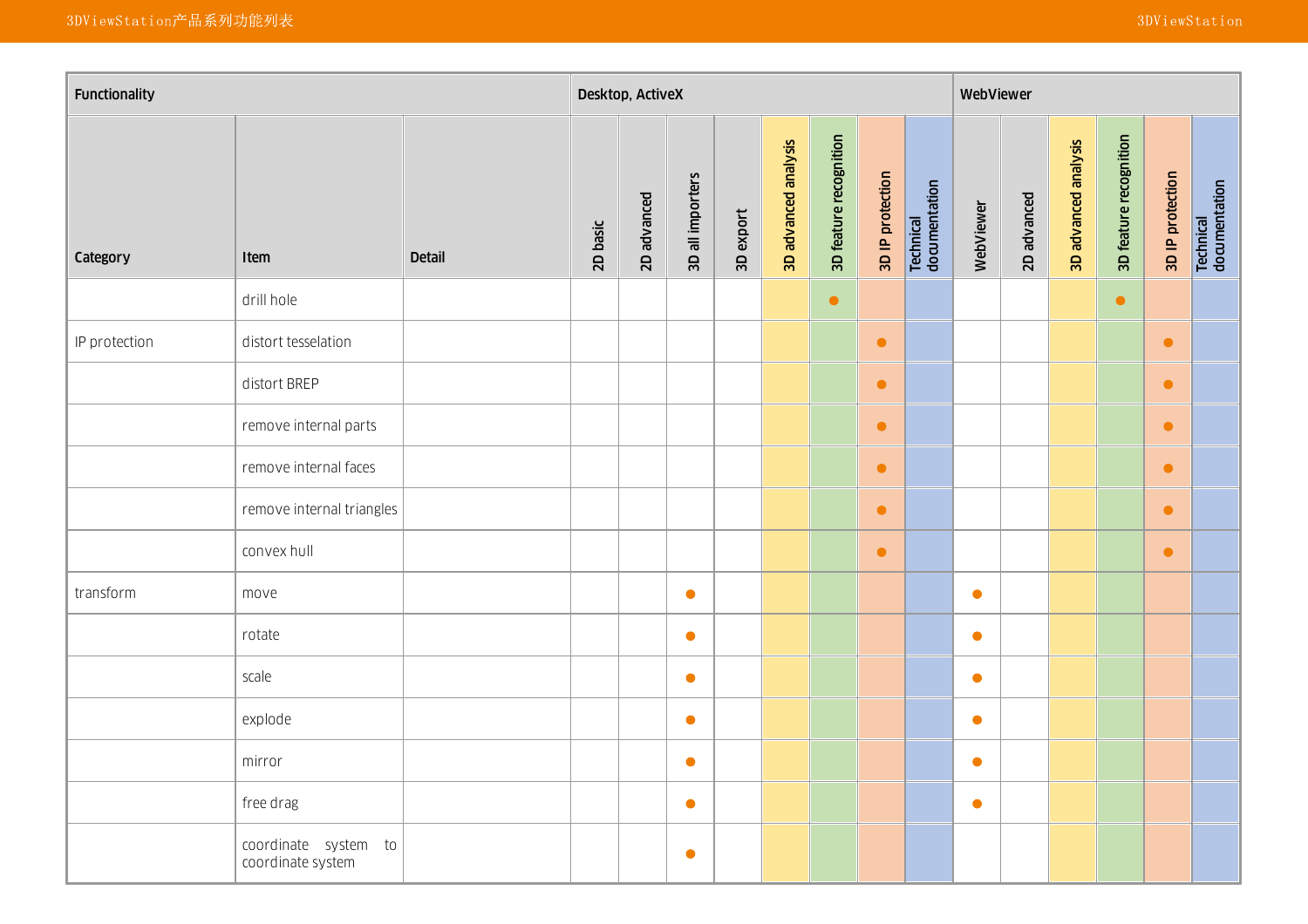| Functionality           |                                  |               |           | Desktop, ActiveX |                  |           |                      |                        |                  |                            | WebViewer |             |                      |                        |                  |                            |
|-------------------------|----------------------------------|---------------|-----------|------------------|------------------|-----------|----------------------|------------------------|------------------|----------------------------|-----------|-------------|----------------------|------------------------|------------------|----------------------------|
| Category                | Item                             | <b>Detail</b> | 2D basic  | 2D advanced      | 3D all importers | 3D export | 3D advanced analysis | 3D feature recognition | 3D IP protection | Technical<br>documentation | WebViewer | 2D advanced | 3D advanced analysis | 3D feature recognition | 3D IP protection | Technical<br>documentation |
|                         | axis to axis                     |               |           |                  | $\bullet$        |           |                      |                        |                  |                            |           |             |                      |                        |                  |                            |
|                         | lock direction                   |               |           |                  | $\bullet$        |           |                      |                        |                  |                            |           |             |                      |                        |                  |                            |
|                         | lock rotation axis               |               |           |                  | $\bullet$        |           |                      |                        |                  |                            |           |             |                      |                        |                  |                            |
|                         | animated rotation                |               |           |                  | $\bullet$        |           |                      |                        |                  |                            |           |             |                      |                        |                  |                            |
| help construction       | create coordinate system         |               |           |                  | $\bullet$        |           |                      |                        |                  |                            | $\bullet$ |             |                      |                        |                  |                            |
|                         | create circle center             |               |           |                  | $\bullet$        |           |                      |                        |                  |                            | $\bullet$ |             |                      |                        |                  |                            |
|                         | create point                     |               |           |                  | $\bullet$        |           |                      |                        |                  |                            | $\bullet$ |             |                      |                        |                  |                            |
|                         | create axis                      |               |           |                  | $\bullet$        |           |                      |                        |                  |                            | $\bullet$ |             |                      |                        |                  |                            |
|                         | activate<br>coordinate<br>system |               |           |                  | $\bullet$        |           |                      |                        |                  |                            |           |             |                      |                        |                  |                            |
| redline / markup        | text annotation                  |               | $\bullet$ | $\bullet$        | $\bullet$        |           |                      |                        |                  |                            | $\bullet$ | $\bullet$   |                      |                        |                  |                            |
|                         | circle                           |               | $\bullet$ | $\bullet$        | $\bullet$        |           |                      |                        |                  |                            | $\bullet$ | $\bullet$   |                      |                        |                  |                            |
|                         | rectangle                        |               | $\bullet$ | $\bullet$        | $\bullet$        |           |                      |                        |                  |                            | $\bullet$ | $\bullet$   |                      |                        |                  |                            |
|                         | free hand                        |               | $\bullet$ | $\bullet$        | $\bullet$        |           |                      |                        |                  |                            | $\bullet$ | $\bullet$   |                      |                        |                  |                            |
| technical documentation | generate BOM Ids                 |               |           |                  |                  |           |                      |                        |                  | $\bullet$                  |           |             |                      |                        |                  | $\bullet$                  |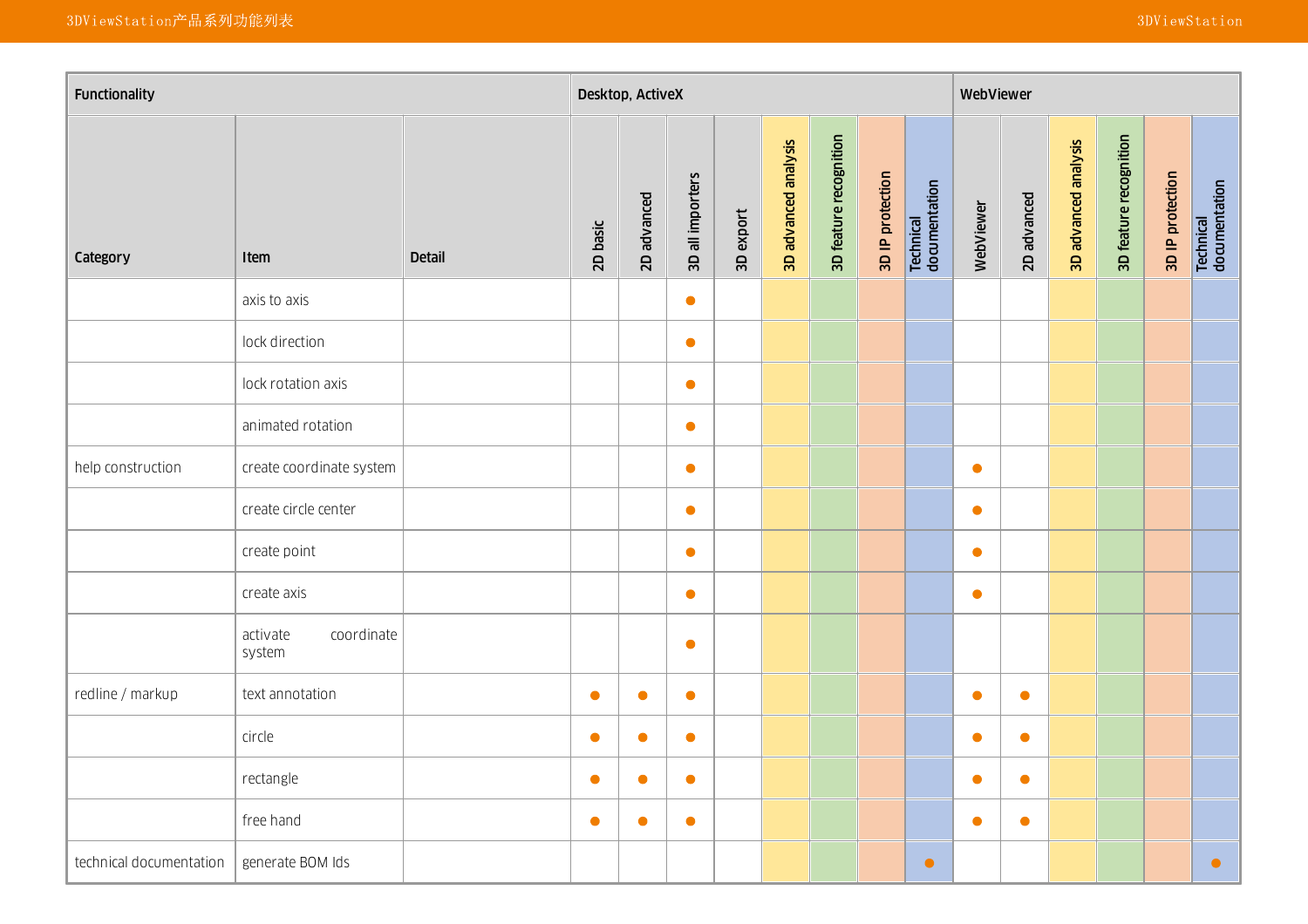| Functionality |                     |                          |           | Desktop, ActiveX |                  |           |                      |                        | WebViewer        |                            |            |             |                      |                        |                  |                                   |
|---------------|---------------------|--------------------------|-----------|------------------|------------------|-----------|----------------------|------------------------|------------------|----------------------------|------------|-------------|----------------------|------------------------|------------------|-----------------------------------|
| Category      | Item                | <b>Detail</b>            | 2D basic  | 2D advanced      | 3D all importers | 3D export | 3D advanced analysis | 3D feature recognition | 3D IP protection | Technical<br>documentation | WebViewer  | 2D advanced | 3D advanced analysis | 3D feature recognition | 3D IP protection | <b>Technical</b><br>documentation |
|               | callout generate    | automatic                |           |                  |                  |           |                      |                        |                  | $\bullet$                  |            |             |                      |                        |                  | $\bullet$                         |
|               | callout generate    | interactively            |           |                  |                  |           |                      |                        |                  | $\bullet$                  |            |             |                      |                        |                  | $\bullet$                         |
|               | callout arrangement | automatic                |           |                  |                  |           |                      |                        |                  | $\bullet$                  |            |             |                      |                        |                  | $\bullet$                         |
|               | callout arrangement | interactively            |           |                  |                  |           |                      |                        |                  | $\bullet$                  |            |             |                      |                        |                  | $\bullet$                         |
|               | callout properties  | shapes, balloons & lines |           |                  |                  |           |                      |                        |                  | $\bullet$                  |            |             |                      |                        |                  | $\bullet$                         |
| publish       | bitmap              |                          | $\bullet$ | $\bullet$        | $\bullet$        |           |                      |                        |                  |                            | API        | API         |                      |                        |                  |                                   |
|               | PDF                 |                          | $\bullet$ | $\bullet$        | $\bullet$        |           |                      |                        |                  |                            | API        | API         |                      |                        |                  |                                   |
|               | HLR to DXF          |                          |           |                  | $\bullet$        |           |                      |                        |                  |                            | API        |             |                      |                        |                  |                                   |
|               | HLR to SVG          |                          |           |                  | $\bullet$        |           |                      |                        |                  |                            | <b>API</b> |             |                      |                        |                  |                                   |
|               | callout lines       |                          |           |                  | $\bullet$        |           |                      |                        |                  |                            | API        |             |                      |                        |                  |                                   |
|               | clipboard           |                          | $\bullet$ | $\bullet$        | $\bullet$        |           |                      |                        |                  |                            | API        | API         |                      |                        |                  |                                   |
|               | export              |                          |           |                  | $\bullet$        |           |                      |                        |                  |                            | API        |             |                      |                        |                  |                                   |
| various       | instances           | optimize                 |           |                  | $\bullet$        |           |                      |                        |                  |                            | $\bullet$  |             |                      |                        |                  |                                   |
|               | Skybox generator    |                          |           |                  | $\bullet$        |           |                      |                        |                  |                            |            |             |                      |                        |                  |                                   |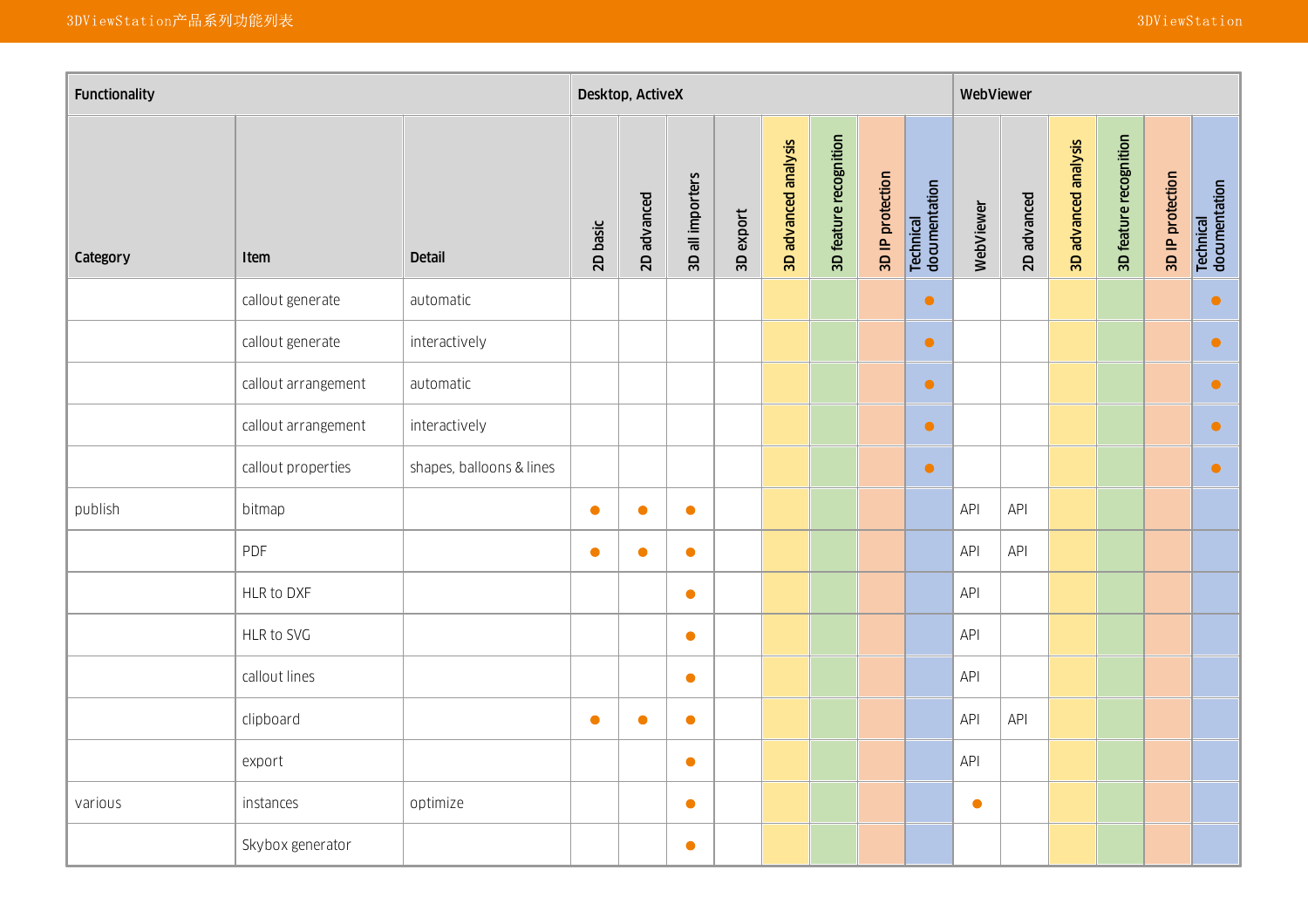| Functionality |                        |                    |           | Desktop, ActiveX |                  |           |                      | WebViewer              |                  |                            |           |             |                      |                        |                  |                            |
|---------------|------------------------|--------------------|-----------|------------------|------------------|-----------|----------------------|------------------------|------------------|----------------------------|-----------|-------------|----------------------|------------------------|------------------|----------------------------|
| Category      | Item                   | <b>Detail</b>      | 2D basic  | 2D advanced      | 3D all importers | 3D export | 3D advanced analysis | 3D feature recognition | 3D IP protection | Technical<br>documentation | WebViewer | 2D advanced | 3D advanced analysis | 3D feature recognition | 3D IP protection | Technical<br>documentation |
|               | undo                   |                    | $\bullet$ | $\bullet$        | $\bullet$        |           |                      |                        |                  |                            | $\bullet$ | $\bullet$   |                      |                        |                  |                            |
|               | face extraction        |                    |           |                  | $\bullet$        |           |                      |                        |                  |                            | $\bullet$ |             |                      |                        |                  |                            |
|               | color code             |                    |           |                  | $\bullet$        |           |                      |                        |                  |                            | $\bullet$ |             |                      |                        |                  |                            |
|               | hyperlinking           |                    |           |                  | $\bullet$        |           |                      |                        |                  |                            | $\bullet$ |             |                      |                        |                  |                            |
|               | $\mathsf{U}\mathsf{I}$ | ribbon Office like | $\bullet$ | $\bullet$        | $\bullet$        |           |                      |                        |                  |                            | $\bullet$ | $\bullet$   |                      |                        |                  |                            |
|               | $\mathsf{U}\mathsf{I}$ | change color       | $\bullet$ | $\bullet$        | $\bullet$        |           |                      |                        |                  |                            | $\bullet$ | $\bullet$   |                      |                        |                  |                            |
|               | $\mathsf{U}\mathsf{I}$ | change language    | $\bullet$ | $\bullet$        | $\bullet$        |           |                      |                        |                  |                            | $\bullet$ | $\bullet$   |                      |                        |                  |                            |
|               | $\mathsf{U}\mathsf{I}$ | customize layout   | $\bullet$ | $\bullet$        | $\bullet$        |           |                      |                        |                  |                            | $\bullet$ | $\bullet$   |                      |                        |                  |                            |
|               | $\mathsf{U}\mathsf{I}$ | extend by PlugIn   | $\bullet$ | $\bullet$        | $\bullet$        |           |                      |                        |                  |                            | $\bullet$ | $\bullet$   |                      |                        |                  |                            |
|               | $\mathsf{U}\mathsf{I}$ | reset layout       | $\bullet$ | $\bullet$        | $\bullet$        |           |                      |                        |                  |                            | $\bullet$ | $\bullet$   |                      |                        |                  |                            |
|               | settings               | save profile       | $\bullet$ | $\bullet$        | $\bullet$        |           |                      |                        |                  |                            | $\bullet$ | $\bullet$   |                      |                        |                  |                            |
|               | settings               | load profile       | $\bullet$ | $\bullet$        | $\bullet$        |           |                      |                        |                  |                            | $\bullet$ | $\bullet$   |                      |                        |                  |                            |
|               | 2D font replace        | single, table      |           | $\bullet$        |                  |           |                      |                        |                  |                            |           | $\bullet$   |                      |                        |                  |                            |
|               | 3D mouse support       | 3D Connexion       |           |                  | $\bullet$        |           |                      |                        |                  |                            |           |             |                      |                        |                  |                            |